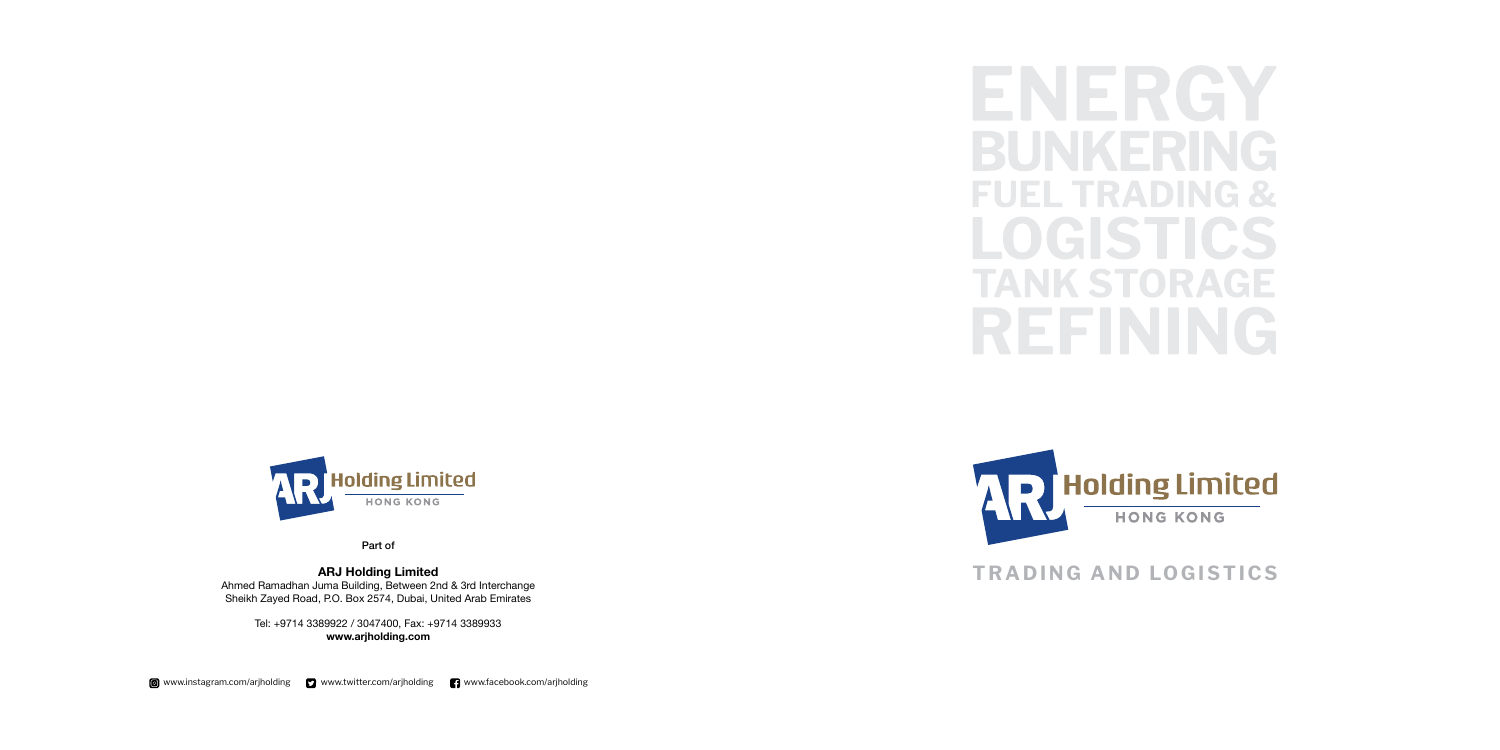NORTH AMERICA

# ARJ HOLDING

A multinational powerhouse of over 2,500 employees, ARJ Holding today is one of the prominent business houses in United Arab Emirates, representing leading brands, serving government entities and large corporates. The Group aims to be the leader in GCC and beyond with four major focus areas — Trade, Power, Life & Green. Encompassing a varied portfolio that includes Building and Engineering Services, Manufacturing, Water Management Technologies, Property Development, Renewable Energy Systems, Hospitality, F&B, Health & Wellness, Marketing Communications, Education, Fashion & Retail.

Headquartered in Dubai - UAE and covering the entire middle east and gulf regions, as well as strategic offices in India, USA, Uzbekistan, Georgia, South Korea, Russia, Switzerland and Singapore. ARJ is growing from strength to strength, delivering consistent quality and setting new standards in excellence.



# FNFRGY BUNKERING **FUEL TRADING &** LOGISTICS **TANK STORAGE** REFINING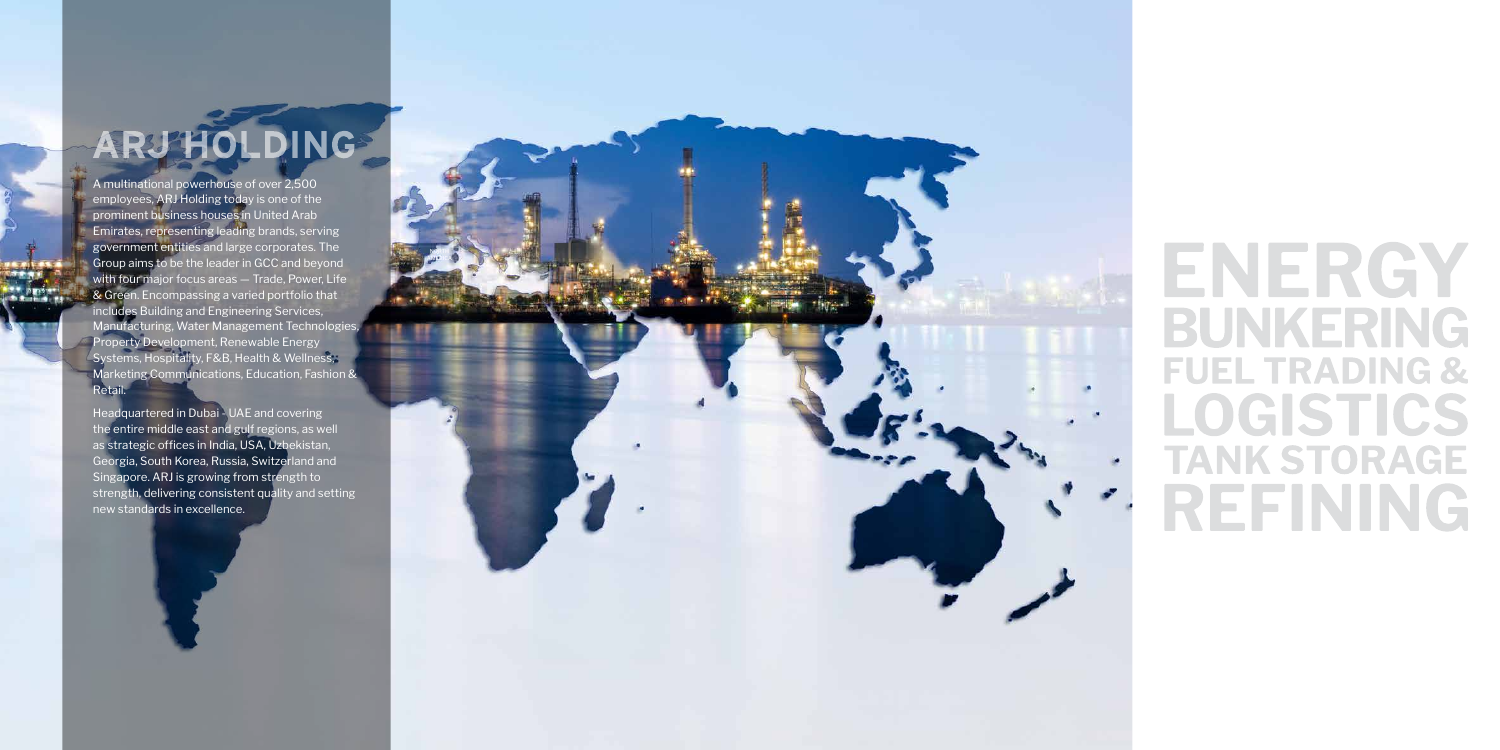# **BUNKERING**

#### ARJ SHIPPING SERVICES

 Oil and Natural Gases are vital to a country's economy, particularly in regions where indigenous resources are unable to meet internal demand for energy and mobility. Resultantly, safe, secured and on-time delivery of such resources has gained prominence over the period.

Our commitment towards all these aspects, along with a high degree of customer satisfaction, has led to our stupendous growth, making us one of the largest independent marine fuel suppliers in the world, commanding a major portion of the global bunker market represented in U.A.E. with a fleet of different sizes of Marine vessels and tankers.

At ARJ Shipping Services, we take pride in our quick services .With our expanded network, a full array of services and a dedicated team of experts to cater your needs; we have carved a niche for ourselves in this domain with the Activities are Sea Freight & Passengers Charters, Custom Broker, Sea & Air Cargo Services, Container Loading & Unloading Services, Cargo Packaging loading and unloading, ship chandelling and shipping services agents and being one of the long established and active, independent player in the shipping industry. We implore agency services on all UAE parts and practice all ships to attain the country Flag accompanied with the navigation license. We maintain the best-business practices to achieve our planned objectives through careful and meticulous implementation, trading of used or recovered oil in distillation. To ensure smooth deliveries, we work in close contact with our customers, physical suppliers and brokers.

To support the logistical activities involved, a growing operational team works side-by-side making the performance quite competitive in Custom broker, Sea and Air cargo services, container loading & unloading services, cargo packing loading and unloading ship candling and shipping services agent and bunkering in all U.A.E. With the flexibility, speed, clear leadership, untiring efforts and logistics back-end support that our customers need and expect, we are able to add value that is beyond simply moving physical products. Over this period, we have gained prominence by meeting shipping requirements of various companies in the region efficiently, securely and in a cost –effective manner. Our corporate philosophy stimulates us to provide a processional service to customers and nurture this long-lasting relationship on a solid foundation of mutual trust and integrity. ARJ Holding has been a household name in the Middle East since 1964. Headquartered in Dubai - UAE and covering the entire Middle East and gulf regions, we have created strategic offices in India, USA, Uzbekistan, Georgia, South Korea, Russia, Switzerland and Hong Kong. ARJ is growing from strength to strength, delivering consistent quality and setting new standards in excellence.

| NO. | <b>NAME</b>           | <b>TYPE OF VESSEL</b> | IMO NO.                  | <b>GRT</b> | <b>FLAG</b> |
|-----|-----------------------|-----------------------|--------------------------|------------|-------------|
| 01  | <b>ABS</b>            | <b>Supply Vessel</b>  | 7434389                  | 203        | Panama      |
| 02  | $ABS - 1$             | <b>Supply Vessel</b>  | 8827382                  | 221        | Panama      |
| 03  | $ABS - 2$             | <b>Supply Vessel</b>  | 9092252                  | 224        | Panama      |
| 04  | <b>AJWA</b>           | Water Tanker          | 6706498                  | 811        | Panama      |
| 05  | AL BURAQ-1            | <b>Supply Vessel</b>  | 7318975                  | 583        | Panama      |
| 06  | <b>ATA</b>            | Service Boat          | $\overline{\phantom{a}}$ | 28         | <b>UAE</b>  |
| 07  | AZAB                  | Tug Boat              | 7303085                  | 861        | Panama      |
| 08  | <b>DHARMA</b>         | Tanker                | 7853420                  | 495        | Panama      |
| 09  | MT. IBA               | Oil Tanker            | 9438200                  | 5034       | <b>UAE</b>  |
| 10  | <b>OCEAN GRACE</b>    | <b>Supply Vessel</b>  | 7433921                  | 215        | Panama      |
| 11  | <b>OCEAN PRESTIGE</b> | Oil Tanker            | 7638868                  | 1247       | Panama      |
| 12  | SHARJAHMOON           | <b>Utility Vessel</b> | 7516503                  | 692        | Panama      |

## **LIST OF ALL VESSELS**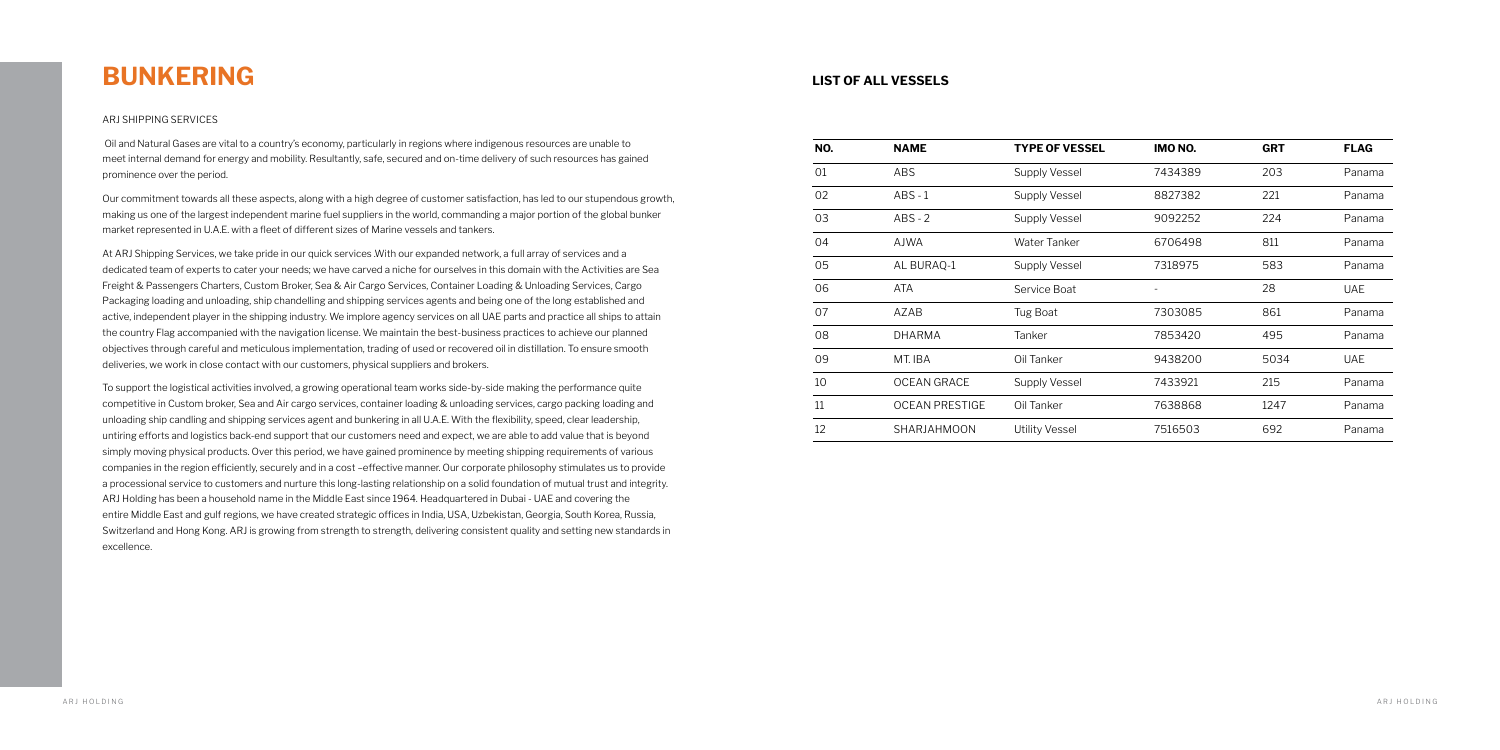# **FUEL TRADING & LOGISTICS**

Oil and Natural Gases are vital to a country's economy, particularly in regions where indigenous resources are unable to meet internal demand for energy and mobility. Resultantly, safe, secured and on-time delivery of such resources has gained prominence over the period. Our commitment towards all these aspects, along with a high degree of customer satisfaction, has led to our stupendous growth, making us one of the largest independent marine fuel suppliers in the world, commanding a major portion of the global bunker market represented in U.A.E. with a fleet of different sizes of Marine vessels and tankers.

| NO. | VEH. NO.                 | <b>VEH. TYPE</b> | <b>OWNER</b>              | NO.               |
|-----|--------------------------|------------------|---------------------------|-------------------|
| 01  | 9737                     | <b>MERCEDES</b>  | 5000 I/G. TANKER          | ALCO FUEL TRDG.   |
| 02  | 29243                    | <b>MERCEDES</b>  | <b>BIG TANKER</b>         | ALCO FUEL TRDG.   |
| 03  | 34014                    | <b>ISUZU</b>     | <b>SMALL TANKER</b>       | ALCO FUEL TRDG.   |
| 04  | 39391                    | <b>ISUZU</b>     | <b>SMALL TANKER</b>       | ALCO FUEL TRDG.   |
| 05  | 39392                    | <b>MERCEDES</b>  | <b>BIG TANKER</b>         | ALCO FUEL TRDG.   |
| 06  | 39394                    | <b>MERCEDES</b>  | <b>BIG TANKER</b>         | ALCO FUEL TRDG.   |
| 07  | 39397                    | MERCEDES         | <b>BIG TANKER</b>         | ALCO FUEL TRDG.   |
| 08  | 47022                    | MERCEDES         | <b>BIG TANKER</b>         | ALCO FUEL TRDG.   |
| 09  | 69112                    | <b>MERCEDES</b>  | <b>BIG TANKER</b>         | ALCO FUEL TRDG.   |
| 10  | 69119                    | MAAN             | <b>BIG TANKER/NACHAL</b>  | ALCO FUEL TRDG.   |
| 11  | 69121                    | <b>MAAN</b>      | <b>BIG TANKER/NACHAL</b>  | ALCO FUEL TRDG.   |
| 12  | 74490                    | <b>ISUZU</b>     | 2000 I/G SMALL TANKER     | ALCO FUEL TRDG.   |
| 13  | 74491                    | <b>ISUZU</b>     | 2500 I/G SMALL TANKER     | ALCO FUEL TRDG.   |
| 14  | 96584                    | <b>ISUZU</b>     | SMALL PICK UP LUBE        | ALCO FUEL TRDG.   |
| 15  | 8313                     | <b>TOYOTA</b>    | PRADO LAND CRUSER         | ALCO FUEL TRDG.   |
| 16  | 67597                    | <b>NISSAN</b>    | ALTIMA                    | ALCO FUEL TRDG.   |
| 17  | 69097                    | <b>TOYOTA</b>    | YARIS CAR                 | ALCO FUEL TRDG.   |
| 18  | 45043 - DXB.             | <b>ISUZU</b>     | <b>SMALL TANKER</b>       | ALCO FUEL DXB.    |
| 19  | 88162-DXB. 31184-TRAILER | <b>MAAN</b>      | <b>BIG TANKER</b>         | ALCO FUEL DXB.    |
| 20  | 69113                    | MAAN             | <b>BIG TANKER</b>         | ALCO FUEL TRDG.   |
| 21  | 69114                    | <b>MAAN</b>      | <b>BIG TANKER</b>         | ALCO FUEL TRDG.   |
| 22  | 29242                    | <b>MERCEDES</b>  | <b>BIG TANKER</b>         | ALCO FUEL TRDG.   |
| 23  | 69116                    | MAAN             | <b>BIG TANKER</b>         | ALCO FUEL TRDG.   |
| 24  | 69117                    | <b>MAAN</b>      | <b>BIG TANKER</b>         | ALCO FUEL TRDG.   |
| 25  | 69118                    | MAAN             | <b>BIG TANKER</b>         | ALCO FUEL TRDG.   |
| 26  | 69120                    | <b>MAAN</b>      | <b>BIG TANKER</b>         | ALCO FUEL TRDG.   |
| 27  | 39395                    | MERCEDES         | <b>BIG TANKER</b>         | ALCO SHIPPING     |
| 28  | 5484                     | <b>NISSAN</b>    | ARMADA                    | ALCO SHIPPING     |
| 29  | 34430                    | <b>TOYOTA</b>    | <b>CAMRY CAR</b>          | ALCO SHIPPING     |
| 30  | 70898                    | NISSAN           | ALTIMA                    | ALCO SHIPPING     |
| 31  | 80655                    | <b>TOYOTA</b>    | <b>CAMRY CAR</b>          | ALCO SHIPPING     |
| 23  | 52151                    | <b>HONDA</b>     | CITY CAR                  | ALCO SHIPPING     |
| 33  | 41296                    | <b>ISUZU</b>     | SMALL TANKER LUBE         | ABS ENERGY        |
| 34  | 41298                    | <b>ISUZU</b>     | <b>BIG PICK UP</b>        | ABS ENERGY        |
| 35  | 78570                    | <b>NISSAN</b>    | DOUBLE CABIN PICKUP SMALL | <b>ABS ENERGY</b> |

#### **LIST OF ALL VESSELS**









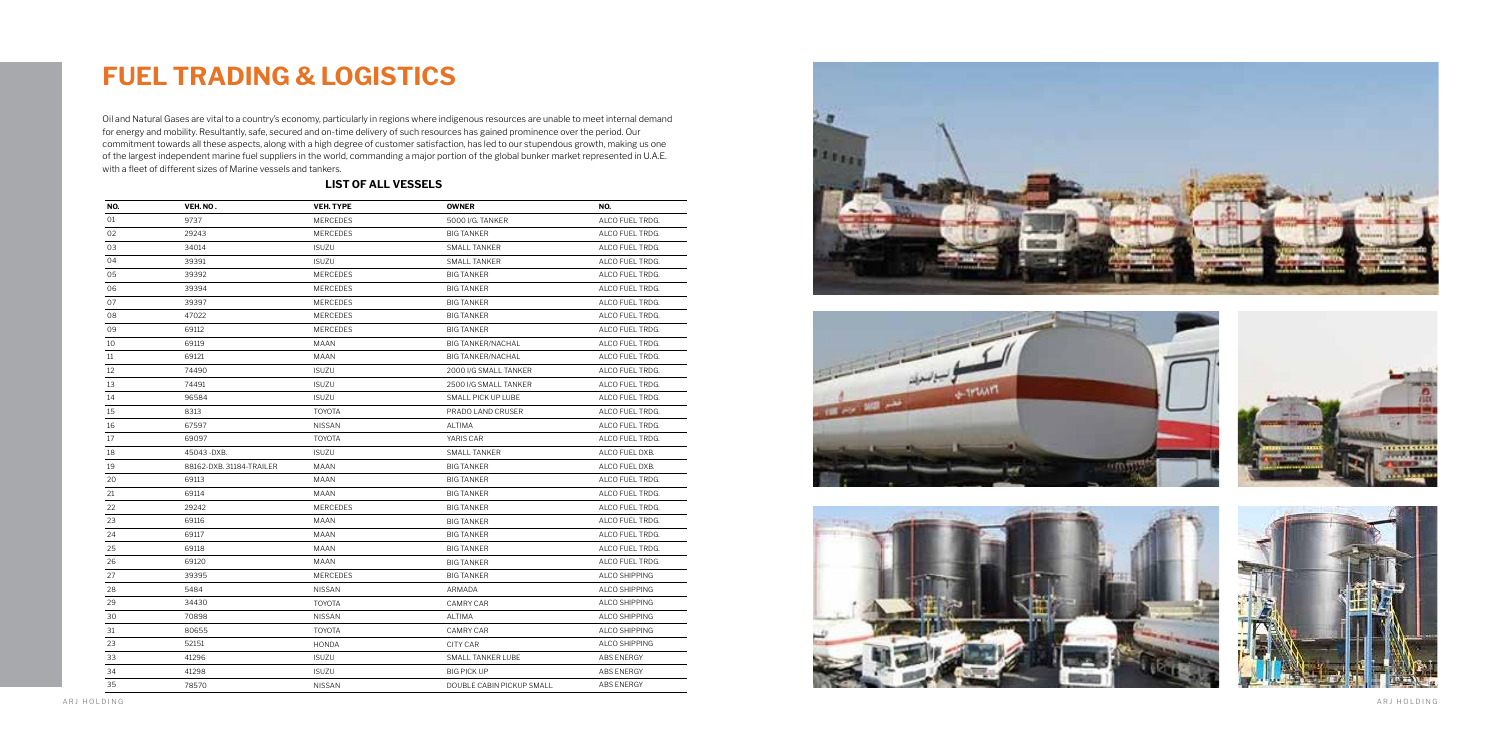# **TANK STORAGE**

## **SHARJAH OIL STORAGE FACILITY**

The Storage Facility commenced it's operation for storage and trading in 2018 and has a storage capacity of 66,000 MT, out of which 32,000 MT capacity is assigned for crude oil, other products with which the Storage Facility operates are base oil, fuel oil, gas oil, diesel and gasoline.





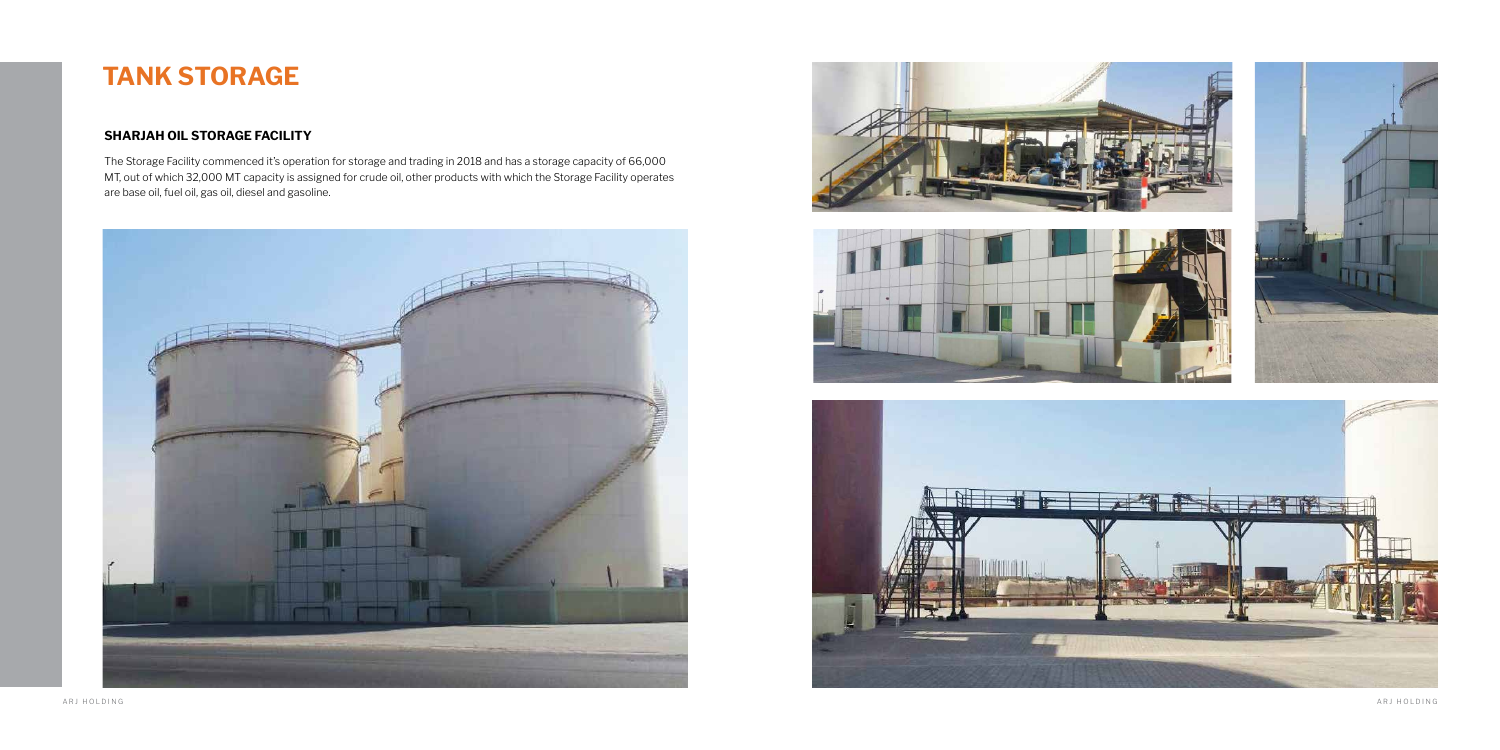# **REFINING**

#### **REFINING PROCESS UNIT DESCRIPTION**

Comprises of distillation and processing of petroleum products to produce different Petrol Chemical products. We are fully equipped for the facilities needed for fully equipped for facilities needed for loading liquid hydrocarbon into a range of vessels, proper flame arrestors are installed to prevent any flash back with automatic shut off system. A complete understanding of the energy market requires appreciating the views of all-important players, their concerns, challenges faced and the solutions that are being considered. We work to ensure reliable, affordable and clean energy solutions for all of our customers. The company is headed and managed by a professional and an experienced engineer who is well versed with the changing trends & techniques of the energy sector. As a backbone of all our commitments, there is a core team, which is a combination of well-recognized specialists from various segments of renewable energy, carbon footprints, and environment.

We understand the market, the technology; the drivers and the challenges faced by the industry, & have thus established global partnerships to deliver a range of high services with performance that makes us partners of choice for our clients.

Our distillation and processing plant Produce petro chemical products, Gas Oil, Fuel Oil, Kerosene and Other products by vacuum distillation Process. The Base Oil Stocks are Then Mixed And Compounded With Additives To Meet The Required Physical And Chemical Characteristics Of Motor Oil, Industrial Lubricants, Marine Engine Oils and Other metal working Oil.

Since our inception in 2008, we have evolved, expanded & have continued to build good working relationship with our customers by operating assets at optimum performance level, thereby requiring relatively maintenance expenditures. We also have our own in-house team to train and develop the personnel to be best in the energy industry.



Abs International Energy L.L.C was established in 2008 with initially 350 MT/Day capacity of distillation plant which has been expanded to 600 MT/Day as on today. They are involved in virtually every facet of energy and fuel industry. ABS International Energy LLC is involved in distillation of processing of petroleum products to produce Marine Gas Oil, Fuel Oil, Kerosene and other products by vacuum distillation process.

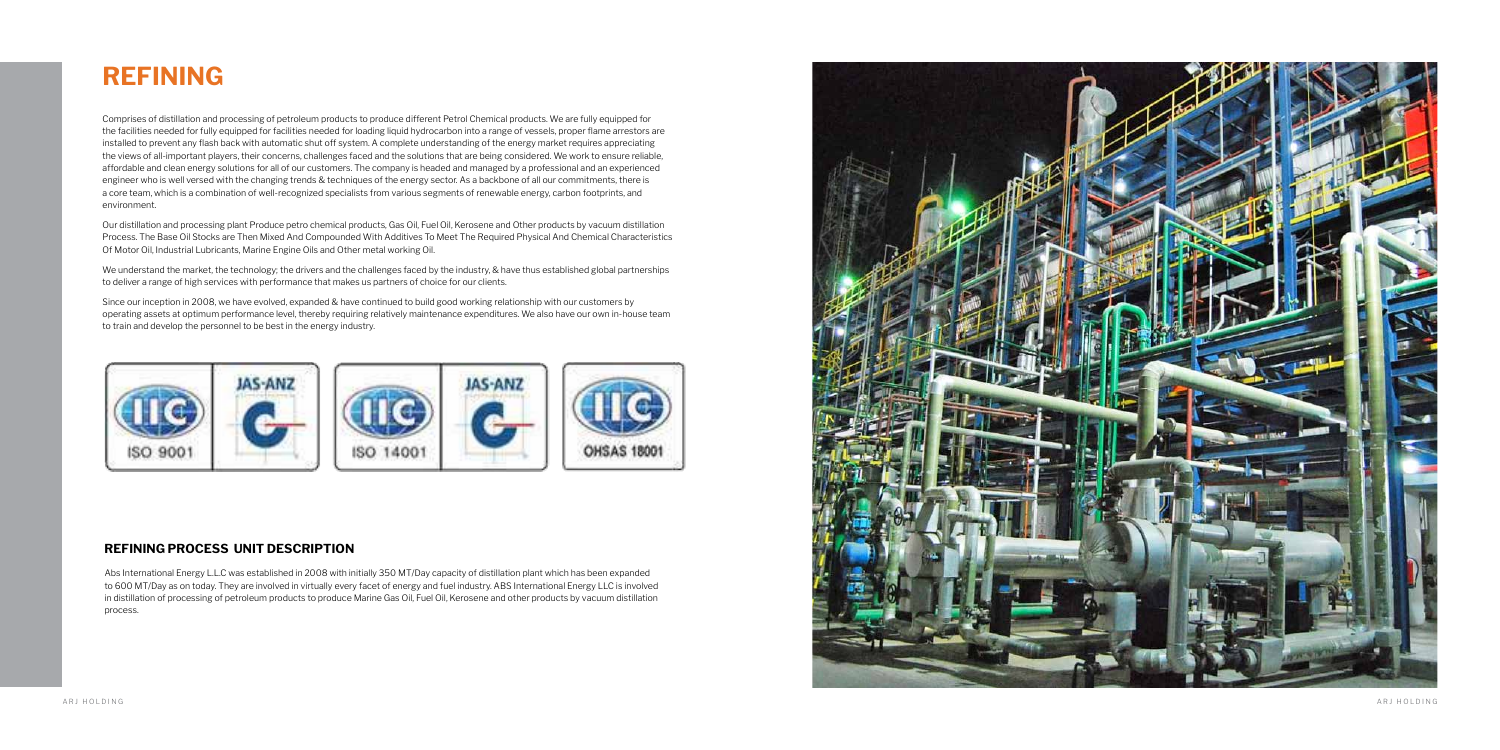### **STORAGE TANKS**

The Storage yard consisting of steel storage tanks of varying sizes to cater to its inventory need for operations. All these tanks are mounted on strong foundation with civil concrete work. The tanks are mounted on the concrete floored platform and provided with ladders, level gauges and also supported by pumps for loading, unloading and transfer material. All the tanks, pumps and plant area are intricately connected by a pipeline network.

The base oil stocks are then mixed and compounded with additives to meet the required physical and chemical characteristics of Motor Engine Oil, Industrial Lubricants, Marine Engine Oils, Metal working fluids and greases. Refinery also has lubricants production line, with the production capacity of 10,000 MT per month, producing industrial lubricants, engine lubricants and transformer lubricants. E new brand of lubricants has been registered for MEA region.

## **LUBRICANT PLANT**

AGREEKO

AJMAN CEMENT FACTORY

ALMARAI DIARIES

CATERPILLAR

DAN BUNKERS

FNSA

GLANDERS INTERNATIONAL

GULF PETRO FUJERA

GULF PETROCHEM

INTEGRATED BUNKERING

JK CEMENT FACTORY

LAC NOR

MANJOSA

NIXON INTERNATIONAL FUEL

ORCHID FUEL TRADING

OW BUNKERS

PENSOLINIA BUNKERS

RAID HASSAN SADI

SHARJAH CEMENT FACTORY

TRANSGULF CEMENT FACTORY

CRUDE SUPPLIERS

AJMAN GOVT

BAPCO BEHRAIN

KOLYDEE OMAN

NAPCO AJMAN

UPPCO UAQ









## **TRADING REFERENCES**